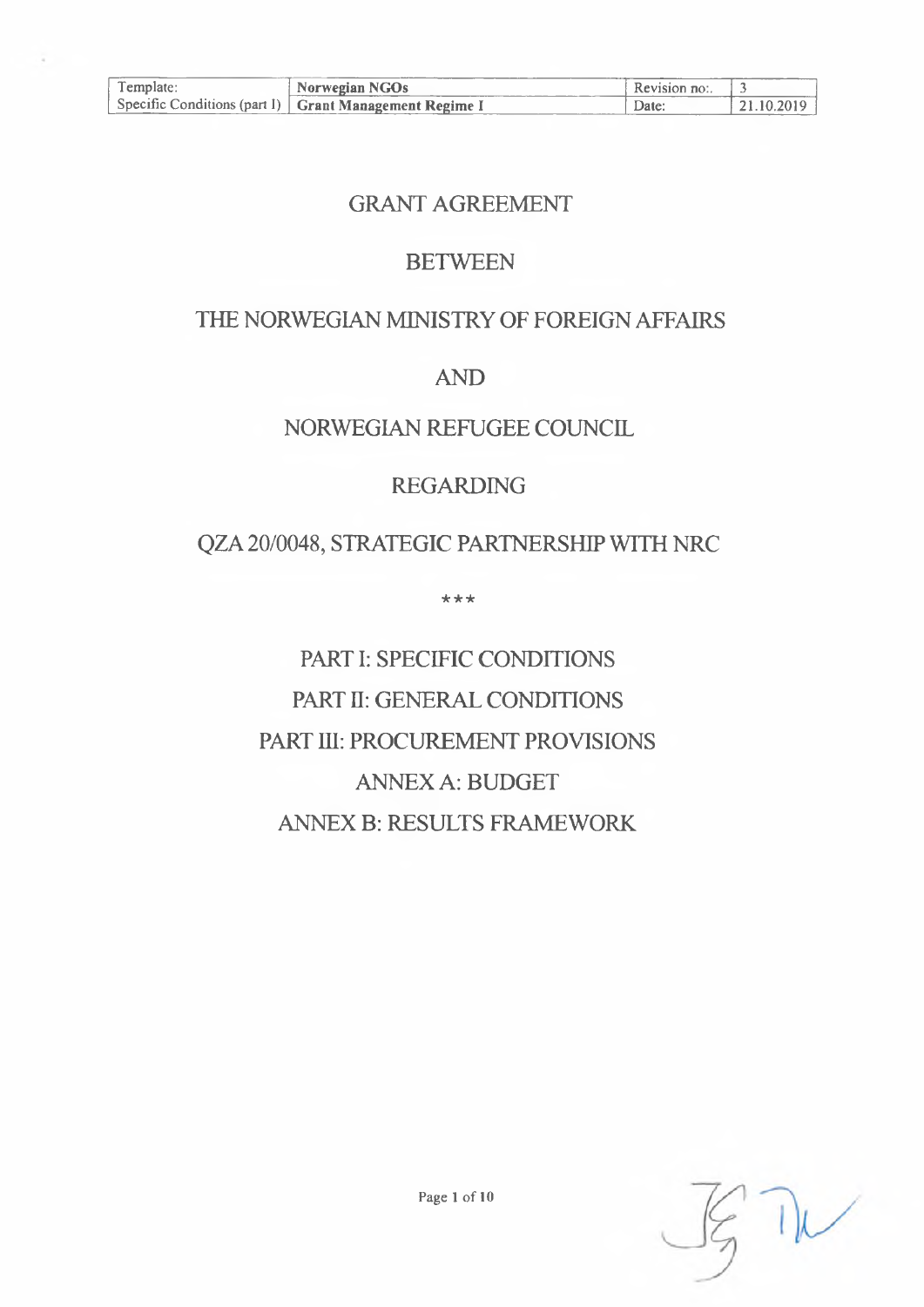| l emplate: | <b>Norwegian NGOs</b>                                    | Recursion no. |            |
|------------|----------------------------------------------------------|---------------|------------|
|            | Specific Conditions (part I)   Grant Management Regime I | Date          | ?1.10.2019 |

ſ

### **TABLE OF CONTENTS**

| 3. |   |
|----|---|
|    |   |
| 5  |   |
| 6  |   |
|    |   |
| 8  |   |
| 9  |   |
| 10 |   |
| 11 |   |
| 12 |   |
| 13 | Q |
| 14 |   |
|    |   |

 $\mathbb{W}$  $\mathcal{L}_1$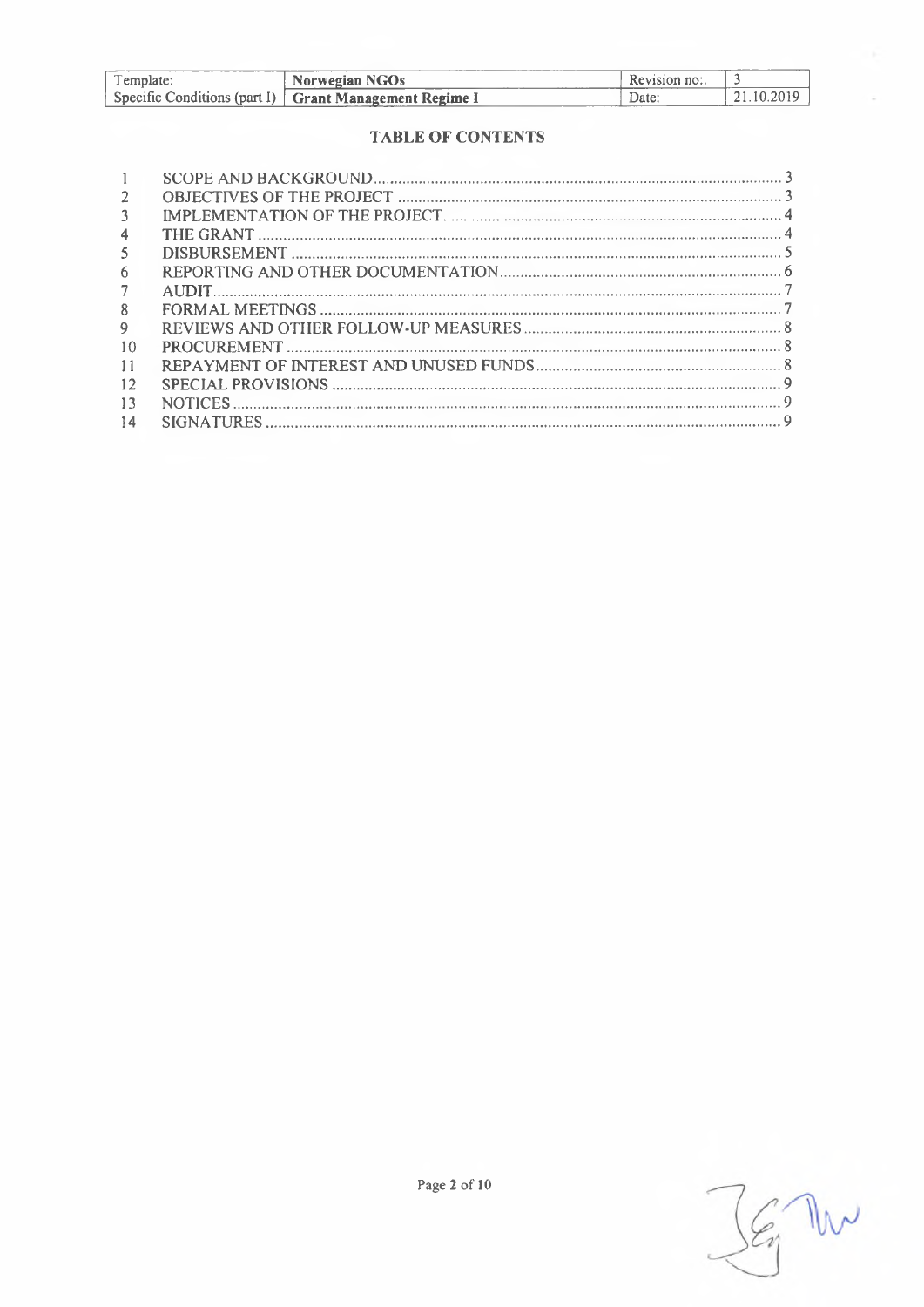| l'emplate: | Norwegian NGOs                                           | Revision no: |            |
|------------|----------------------------------------------------------|--------------|------------|
|            | Specific Conditions (part I)   Grant Management Regime I | Date.        | 21.10.2019 |

## PART I: SPECIFIC CONDITIONS

This grant agreement (the Agreement) has been entered into between:

- (1) The Norwegian Ministry of Foreign Affairs (MFA), represented by the Department for Multilateral Cooperation, Section for Humanitarian Affairs and
- (2) The Norwegian Refugee Council (NRC), a private foundation duly established in Norway under registration number 977 538 319 (the Grant Recipient),

jointly referred to as the Parties.

#### <span id="page-2-0"></span>**<sup>1</sup> SCOPE AND BACKGROUND**

- 1.1 The Grant Recipient has submitted an application to MFA dated 31 October 2019 (the Application) regarding financial support to the programme titled 'NRC Humanitarian assistance, protection and durable solutions' PTA QZA-20/0048 (the Project). The estimated costs ofthe Project are indicated in the budget attached as Annex A to this Agreement. This is a strategic partnership and the overall scope of the Project may be modified during the Support Period.
- 1.2 MFA has decided to award a grant to be used exclusively for the implementation ofthe Project (the Grant). The Parties expect the Project to be implemented during the period from <sup>1</sup> January, 2020 to 31 December, 2023 (the Support Period).
- 1.3 The Parties have agreed to enter into an Agreement, consisting of this part 1; Specific Conditions, part II; General Conditions, and part III; Procurement Provisions, all of which form an integral part of this Agreement. In the event of discrepancies between the Specific Conditions and the General Conditions or Procurement Provisions, the Specific Conditions shall prevail.

#### **2 OBJECTIVES OF THE PROJECT**

2.1 The expected results of the Project are as follows:

The Project's expected effect(s) on society is to save lives, alleviate suffering and protect human dignity in humanitarian crises (Impact).

The expected effects for the target group of the Project are (Outcome):

That the target group has access to humanitarian assistance and protection contributing to durable solutions

The planned main products and/or services of the Project are to be delivered within the thematic area(s):

Delivery of humanitarian aid through programme activities in the field (Camp Management, Education, Information, Counselling and Legal Assistance (ICLA), Livelihoods and Food

Page 3 of 10

 $\mathbb{R}$  The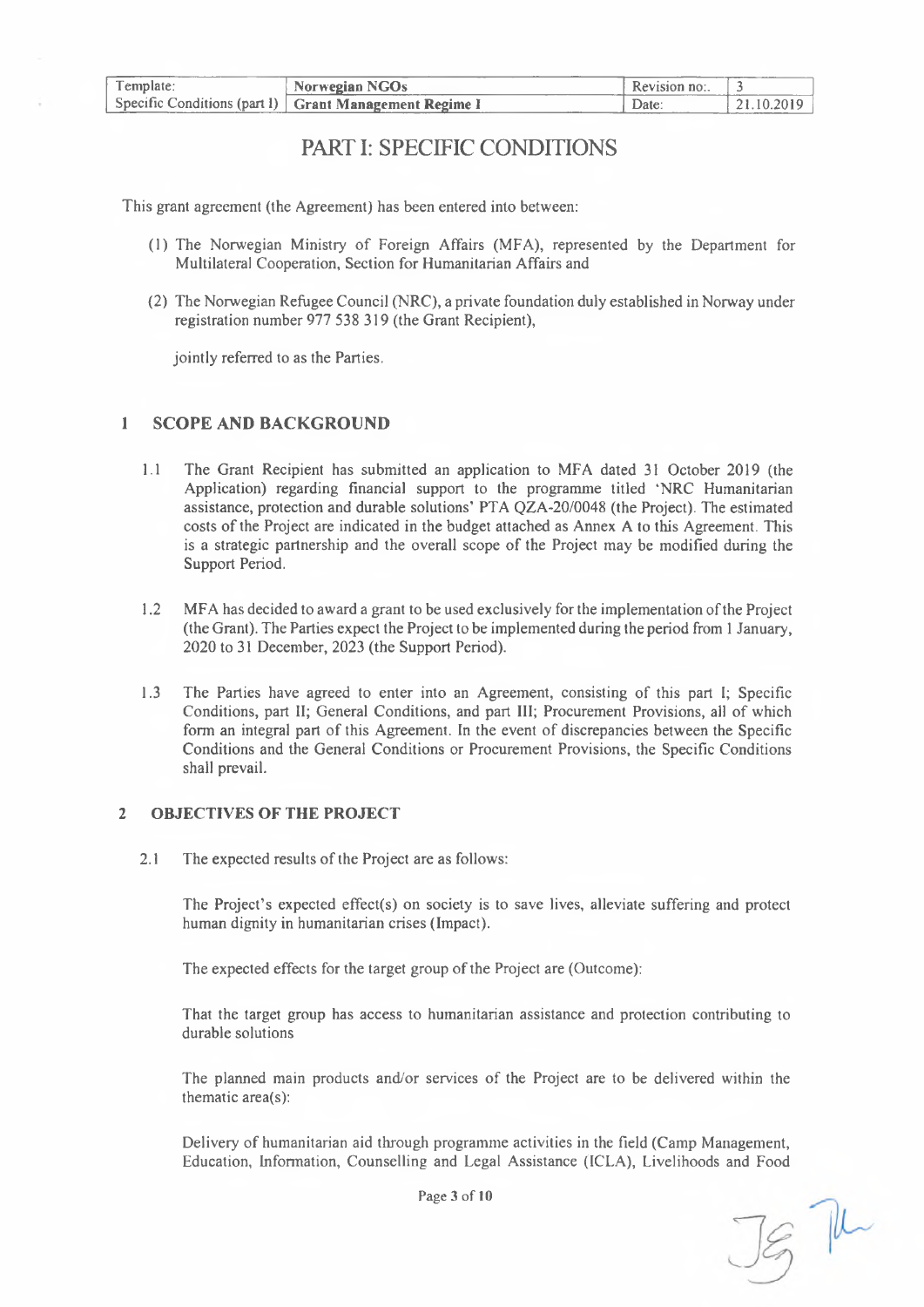| Template: | Norwegian NGOs                                           | Revision no: |  |
|-----------|----------------------------------------------------------|--------------|--|
|           | Specific Conditions (part I)   Grant Management Regime I | Date:        |  |

Security, Shelter and Settlements, Water Sanitation and Hygiene (WASH)), evidence-based advocacy for the rights and protection of displaced and vulnerable people and strengthening humanitarian policy, programme quality and organisational capacity and systems.

The intended end target group is displacement affected populations.

2.2 A results framework is included as Annex B to this Agreement.

#### **3 IMPLEMENTATION OF THE PROJECT**

- 3.1 The Project shall be implemented in accordance with the Agreement, including all annexes, and the latest approved Application, including the annual implementation plan and budget.
- 3.2 During the implementation of the Project, the Grant Recipient shall exercise the necessary diligence, efficiency and transparency in line with sound financial management and best practise principles.
- 3.3 The Grant Recipient shall continuously identify, assess and mitigate any relevant risks associated with the implementation of the Project. The risk of potential negative effects of the Project in the following cases (Cross-Cutting Issues) shall always be included in the risk management of the Project:
	- anti-corruption  $\overline{a}$
	- climate and environment,
	- women's rights and gender equality, and
	- human rights (with a particular focus on participation, accountability and non-discrimination)
- 3.4 The Grant Recipient shall immediately inform MFA of any circumstances likely to hamper or delay the successful implementation of the Project.
- 3.5 The Grant Recipient shall ensure that the Project is implemented in respect of international humanitarian law and international human rights law and that the implementation of the Project is guided by and complies with the international humanitarian principles of humanity, neutrality, impartiality and independence.
- 3.6 The Grant Recipient shall be familiar with UN Security Council Resolution 1325 on women, peace and security (s/res/1325 (2000)), and implement the Project in a way that promotes the intentions of the resolution in the best possible way. A statement on how the intentions of this resolution have been addressed shall be included in the progress reports and final report of the Project.

#### **4 THE GRANT**

4.1 The Grant shall amount to maximum NOK 2,700,000,000 (Norwegian Kroner two billion seven hundred million). The annual allocated Grant includes flexible funds that will be allocated to emerging needs within a budget year. The use offlexible funds has to be approved by MFA. Unreleased flexible funds cannot be transferred between budget years. The table below shows the tentative allocation to Projects and to flexible funds respectively: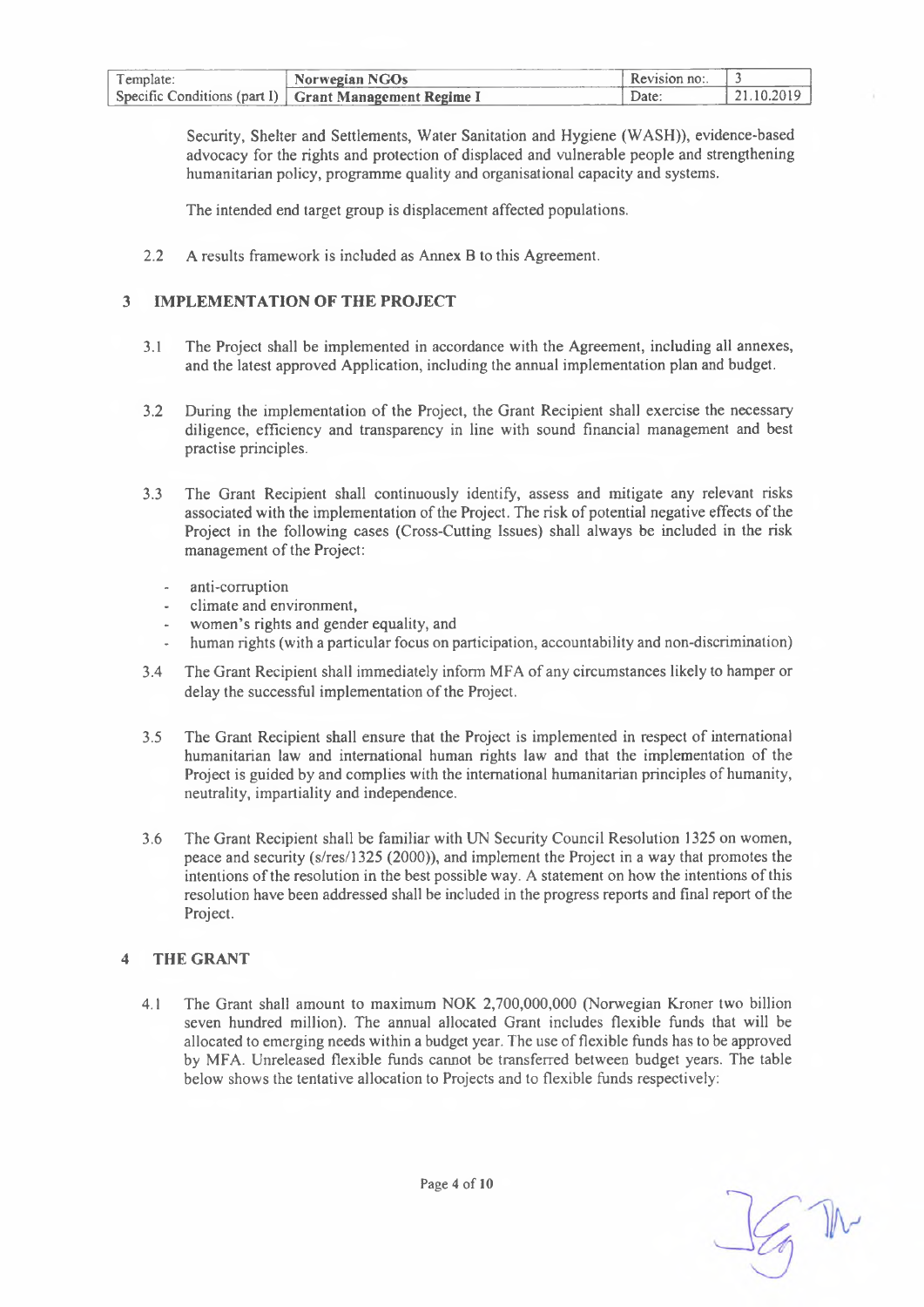| Template: | Norwegian NGOs                                           | Revision no: |          |
|-----------|----------------------------------------------------------|--------------|----------|
|           | Specific Conditions (part I)   Grant Management Regime I | Date         | .10.2019 |

| Year <sup>1</sup> | Tentative Project allocation | Tentative flexible funds |
|-------------------|------------------------------|--------------------------|
| 2020              | 562,500,000                  | 112,500,000              |
| 2021              | 562,500,000                  | 112,500,000              |
| 2022              | 562,500,000                  | 112,500,000              |
| 2023              | 562,500,000                  | 112,500,000              |

- 4.2 The Grant Recipient can apply for release of flexible funding (FF) throughout a budget year. FF can be released upon agreement by MFA for a crisis where the partner already has activities funded by MFA or in sudden onset-crisis such as natural disasters, for activities that are part ofthe Grant Recipients overall result framework. In exceptional cases it can include essential activities not directly linked to a specific country situation. FF projects shall normally not exceed 6 months, but for applications submitted before <sup>1</sup> July each year the project period may run to the end of the budget year. In case of a severe sudden onset crisis MFA can consider requests for 12 months. FF that is not requested for release by 15th November will be withheld by MFA.
- 4.3 Disbursement after the current calendar year is subject to Norwegian Parliamentary appropriations. Significant changes in the Parliament's annual allocation to the relevant budget line may lead to changes in annual Grant allocations and/or in the total Grant amount.
- 4.4 The Grant shall be used exclusively to finance the actual costs of the implementation of the Project during the Support Period. Annual allocations to countries and thematic areas shall be specified in the implementation plan and budget and be approved by MFA c.f. article 6.3.
- 4.5 The Grant may be used to cover overheads/indirect costs up to a maximum of 7 % of MFA's pro rata share of the incurred direct costs of the Project.
- 4.6 The Grant Recipient is responsible for obtaining any additional resources which may be required to duly implement the Project.
- 4.7 The Grant Recipient may apply for additional humanitarian funding to the Project during the Support Period only upon invitation from MFA.

#### **5 DISBURSEMENT**

5.1 The Grant shall be disbursed in advance instalments based on the financial need ofthe Project for the upcoming period, which shall not exceed six months. The disbursements shall be made

Ig the

<sup>1</sup> All amounts stated in the table are including indirect cost/admin percentage/overheads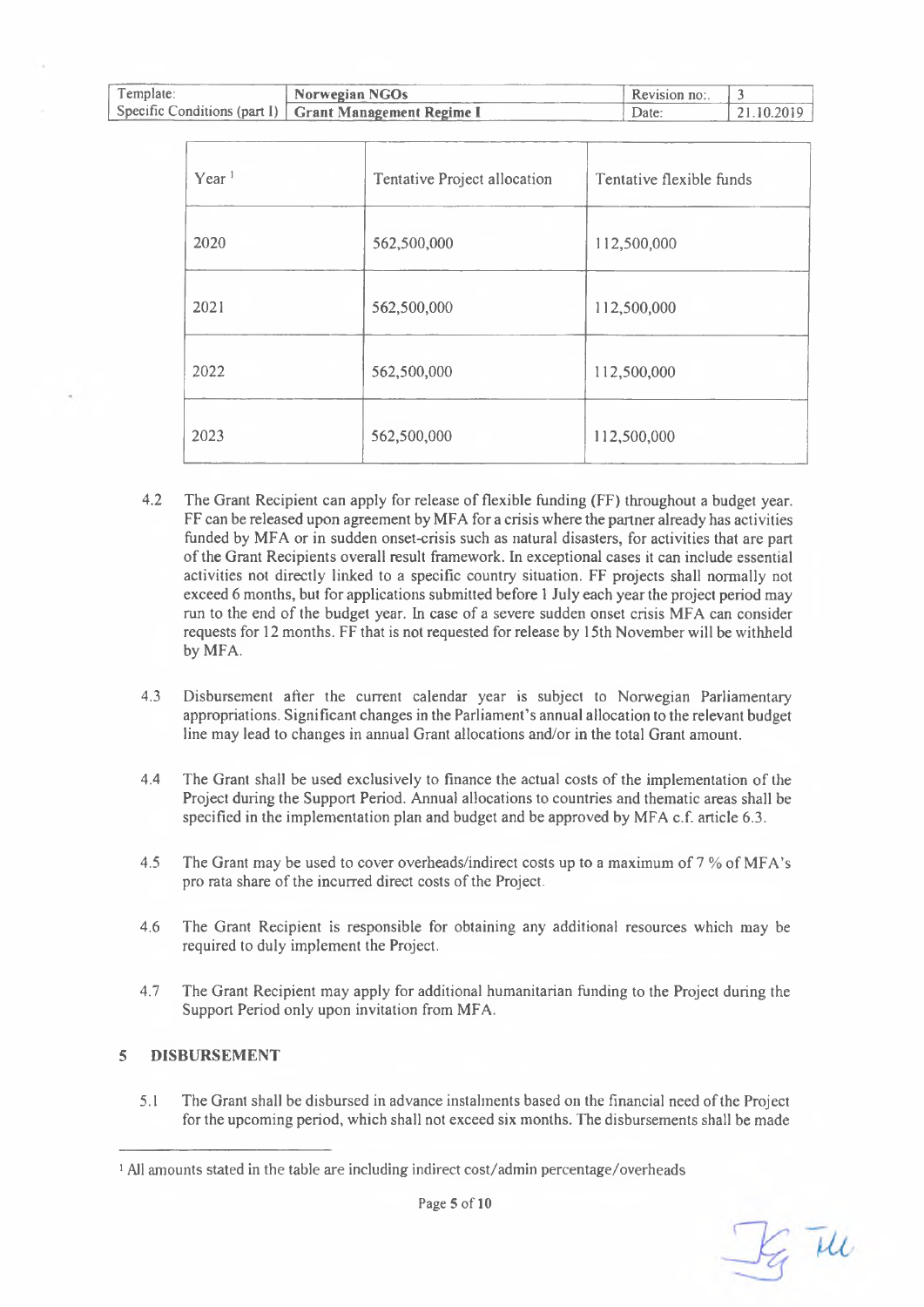| l emplate: | Norwegian NGOs                                           | Revision no: |          |
|------------|----------------------------------------------------------|--------------|----------|
|            | Specific Conditions (part I)   Grant Management Regime I | Date         | .10.2019 |

upon MFA's receipt of written disbursement requests from the Grant Recipient, describing the financial need for the period in question. Flexible funds may not be disbursed prior to approval of applications of flexible funds use by MFA. The first disbursement shall include approved Project expenses incurred prior to the signing of this Agreement.

- 5.2 Financial need refers to the budgeted expenditure for the upcoming period, minus any funds available to the Project from all other sources during the same period.
- 5.3 The financial need shall be documented through an updated financial statement for the Project and a reference to the latest approved Project implementation plan and budget, and where relevant the latest approved application for use of flexible funds.
- 5.4 The disbursement requests shall be signed by an authorised representative of the Grant Recipient. A confirmation that the Project is being implemented in accordance with the Agreement shall be included in the disbursement request.
- 5.5 All disbursements are conditional upon the Grant Recipient's continued compliance with the requirements ofthe Agreement, including the timely fulfilment ofreporting obligations. MFA may withhold disbursements in accordance with article 17 of the General Conditions if it finds that the requirements of the Agreement have not been met. Except for the Project's first year, the second disbursement each year is subject to the MFA's receipt of the progress report and financial report.
- 5.6 The Grant Recipient shall have a separate bank account exclusively for grants from MFA. All disbursements will be made to the following bank account:

Name of the account: Norwegian Refugee Council (NRC) Account no.: 8200.01.74781 IBAN no.: NO 69 8200 0174 781 Name and address of the bank: DNB Bank PO Box 600 Sentrum, 0021 Oslo, Norway Swift/BIC code: DNBANOKKXXX Currency of the account: NOK

#### <span id="page-5-0"></span>**6 REPORTING AND OTHER DOCUMENTATION**

- $6.1$  The following shall be submitted by the Grant Recipient to MFA:
- a) A **progress report** covering the period from January to December shall be submitted to MFA by 30 June each year. The progress report shall include the content specified in article 2 ofthe General Conditions.
- b) A **financial report** covering the period from January to December shall be submitted to MFA by 30 June each year. The financial report shall include the content specified in article 3 ofthe General Conditions. The final financial report shall cover the entire Support Period and shall be submitted along with the final report referred to in article 6.1 f) of the Specific Conditions.
- c) An **audit report** covering the annual financial statements of the Project shall be submitted to MFA by 30 June each year. The audit report shall comply with the requirements set out in article

Page 6 of 10

T The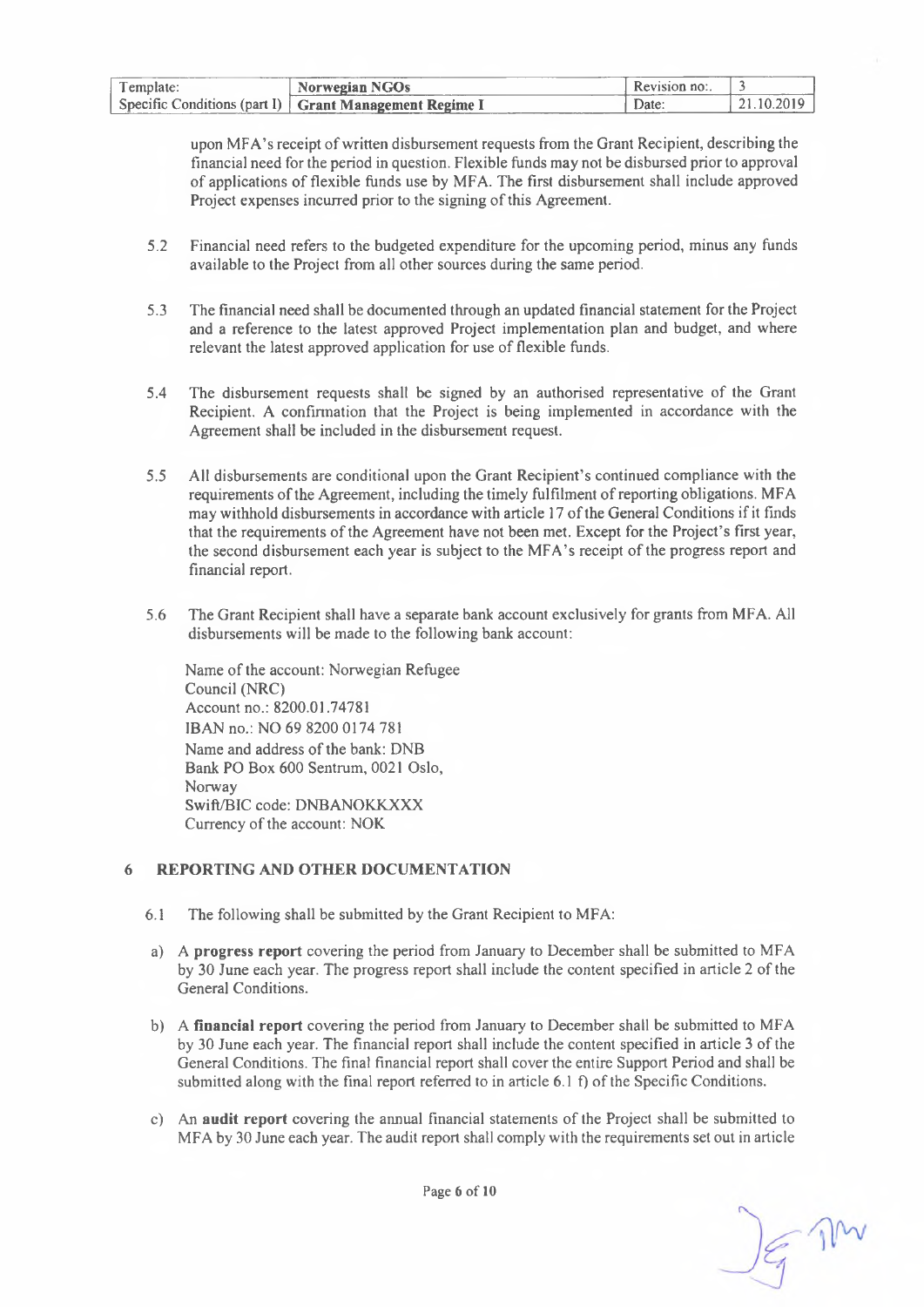| Template: | Norwegian NGOs                                           | $Revision no$ : |          |
|-----------|----------------------------------------------------------|-----------------|----------|
|           | Specific Conditions (part 1)   Grant Management Regime I | Jate            | .10.2019 |

7 of the Specific Conditions and article 5 of the General Conditions. The management letter (matters for governance attention) shall be attached to the audit report.

- d) An updated **implementation plan and budget** covering the period from January to December shall be submitted to MFA by <sup>1</sup> December each year. The implementation plan and budget shall include the content listed in article 1 of the General Conditions.
- e) A **final report** for the Support Period shall be submitted to MFA no later than six months after the end of the Support Period. The final report shall include the content listed in article 4 of the General Conditions.
- 6.2 Ifthe Grant Recipient is unable to meet the deadlines set out above, MFA shall be informed immediately.
- 6.3 All implementation plans, budgets and reports shall be approved in writing by MFA unless otherwise agreed by the Parties.
- 6.4 In addition to submitting the reports listed above to MFA, the Grant Recipient shall by <sup>1</sup> July each year make public a description of its efforts to combat financial irregularities in its operations and ofany closed cases offinancial irregularities that the Grant Recipient has been involved in during the previous year. The description may be publicised either by publication of a separate report or in the Grant Recipient's general annual report. The information shall be made public in such a way that whistle-blowers are not exposed and that individuals associated with cases of financial irregularities are ensured the necessary protection.

#### <span id="page-6-0"></span>**7 AUDIT**

- 7.1 The annual financial statements ofthe Project shall be audited in accordance with International Standards of Auditing (ISA). The auditor shall comply with all ISAs relevant to the audit, ref. ISA 200 (Overall objectives of the independent auditor and the conduct of an audit in accordance with international standards on auditing), paragraphs 18 and 20. Of Particular relevance is ISA 240 (The Auditor's responsibility to Consider Fraud and Error in an Audit of Financial Statements), and ISA 800 ("("Special considerations audits of financial statements prepared in accordance with special purpose frameworks")Special Considerations audits of single financial statements and specific elements, accounts or items of a financial statement'') or ISA 805 ("Special considerations audits of single financial statements and specific elements, accounts or items of a financial statement''). Additional requirements applicable to the auditor and the audit report are included in article 5 of the General Conditions.
- 7.2 The Grant Recipient is responsible for submitting the audit report to MFA within the deadline indicated in article 6 of the Specific Conditions.

#### <span id="page-6-1"></span>**8 FORMAL MEETINGS**

8.1 The Parties shall hold a formal meeting once per year, tentatively in March in order to discuss i.a. the results achieved by the Project during the Support Period. The meeting, which shall be held at a mutually agreed date and place, shall be called and chaired by the Grant Recipient.

The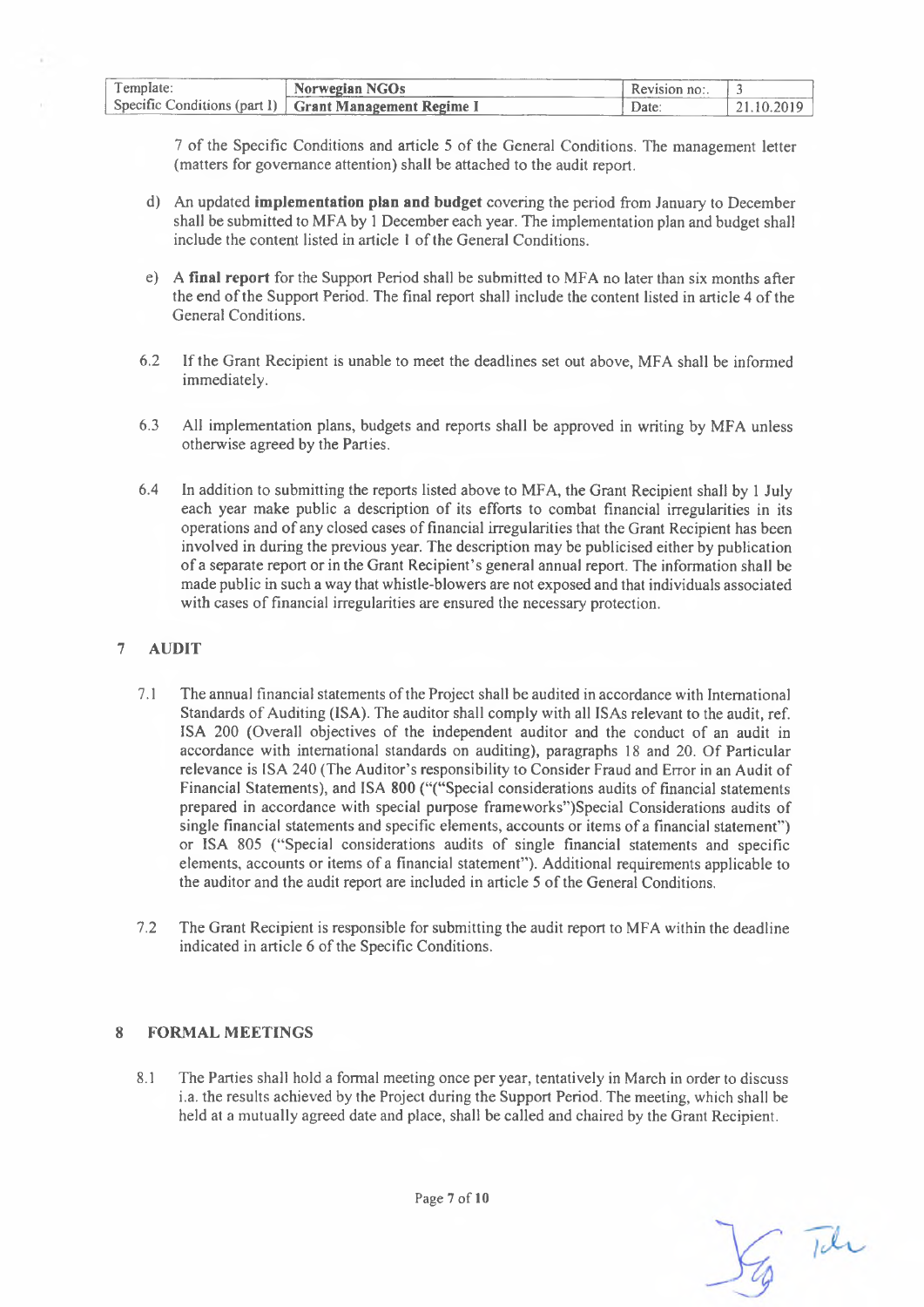| l'emplate: | Norwegian NGOs                                           | $R$ evision no: |          |
|------------|----------------------------------------------------------|-----------------|----------|
|            | Specific Conditions (part I)   Grant Management Regime I | Date:           | -10 2010 |

- 8.2 Unless otherwise agreed, the Parties shall discuss the latest progress report and financial report, as well as the implementation plan and budget for the upcoming period.
- 8.3 The Grant Recipient shall record main issues discussed, points of view expressed, and decisions made, in minutes from the meeting. The Grant Recipient shall submit the minutes to MFA no later than two weeks after the meeting for comments, approval and countersigning.
- 8.4 The Parties shall hold other meetings if/when requested by either of the Parties. Details regarding agenda and procedures will be agreed upon by the Parties.

#### <span id="page-7-0"></span>**9 REVIEWS AND OTHER FOLLOW-UP MEASURES**

- 9.1 A mid-term review focusing on the results of the strategic partnership arrangement shall tentatively be carried out by December 2022. The review may be conducted as a larger review of MFAs overall strategic partnership under the Grant Scheme, or as a single partnership review. MFA shall draft the terms of reference for the review and submit them to the other Party for input. The costs of the review may be included in the Project budget, this will be decided prior to the approval of the budget for 2022.
- 9.1 Ifthe Grant Recipient or another interested party initiates a review or evaluation of activities wholly or partly funded by the Grant, MFA shall be informed. The Grant Recipient shall forward a copy of the report of any such review or evaluation to MFA without undue delay.

#### <span id="page-7-1"></span>**10 PROCUREMENT**

10.1 All procurement under the Project shall be completed in accordance with the Procurement Provisions in Part III of this Agreement.

#### <span id="page-7-2"></span>**11 REPAYMENT OF INTEREST AND UNUSED FUNDS**

- 11.1 Interest accrued on the Grant during the course of a year shall be repaid to MFA by 31 January the following year. If the Grant Recipient receives several grants from MFA, the interest on these grants should be repaid in one instalment. The instalment shall be documented by a copy of the annual bank statement for the account.
- 11.2 Upon the end ofthe Support Period or upon termination ofthis Agreement, any unused funds that total NOK 500 or more shall in its entirety be repaid to MFA as soon as possible and at the latest within 6 months. The repayment shall include any interest and other financial gain accrued on the Grant and not previously repaid.
- 11.3 Repayments shall be made to the following bank account:

| Name of the account:               | Det Kgl. Utenriksdepartement |
|------------------------------------|------------------------------|
| Account $no$ :                     | 7694.05.12618                |
| $IBAN$ no.:                        | NO83 7694 0512 618           |
| Name and address of the bank: DNB, |                              |
|                                    | 0021 OSLO                    |
| Swift/BIC code:                    | <b>DNBANOKK</b>              |

R The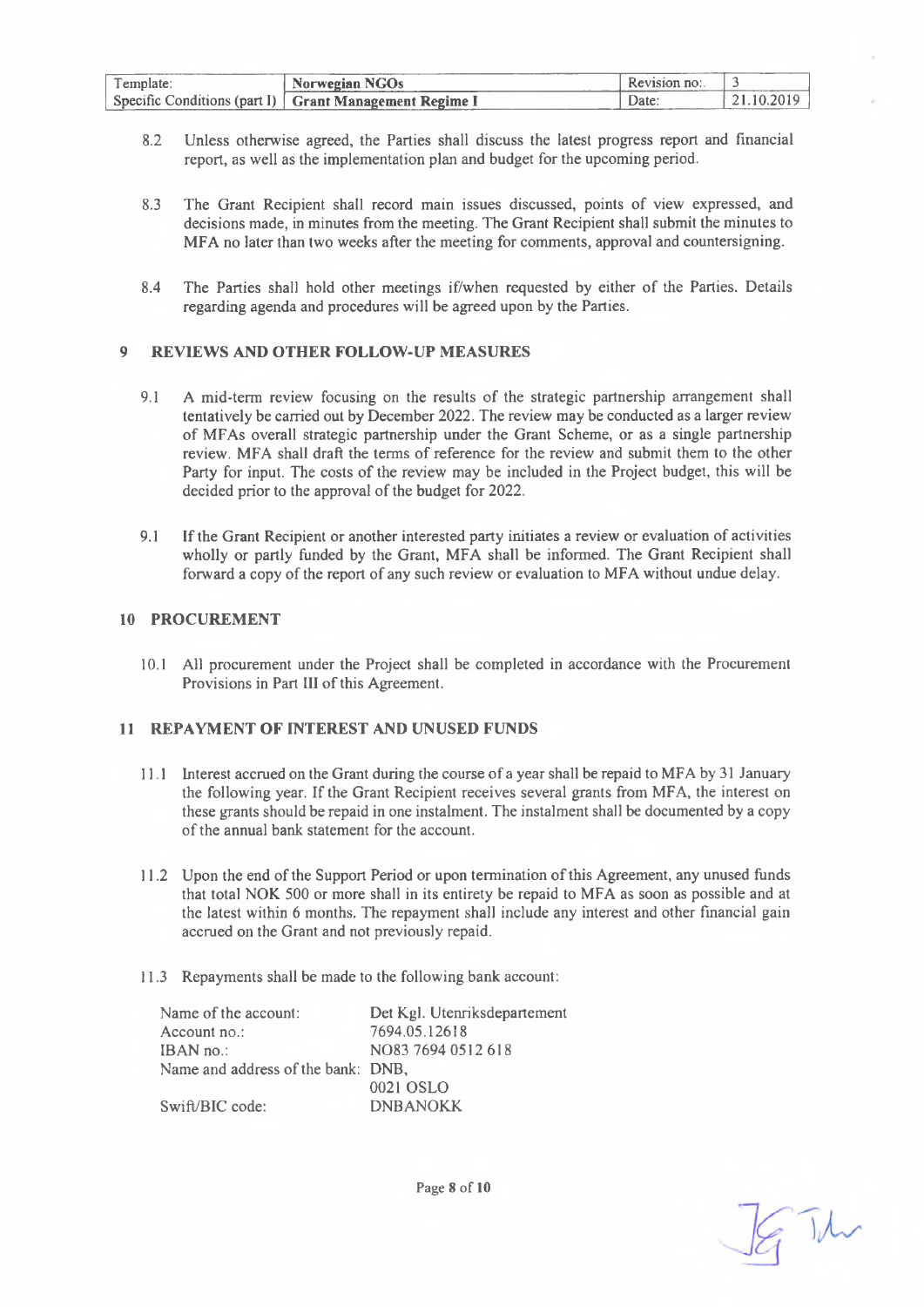| Template: | Norwegian NGOs                                           | Revision no: |            |
|-----------|----------------------------------------------------------|--------------|------------|
|           | Specific Conditions (part I)   Grant Management Regime I | Date:        | 21 10 2019 |

11.4 The transaction shall be clearly marked: "Unused funds" or "Interest". The name ofthe Grant Recipient shall be stated, along with MFA's agreement number(s) and agreement title(s).

#### <span id="page-8-0"></span>**12 SPECIAL PROVISIONS**

- 12.1 The following shall be added to article 2 of the General Conditions: Gender disaggregated data shall be provided where relevant.
- 12.2 General conditions article 4. 1. shall be replaced by the following: The final report to be submitted in accordance with the Specific Conditions shall describe the results achieved by the Project during the support period and be signed by an authorised representative of the Grant Recipient.
- 12.3 General conditions article 4.2 d) shall not apply for humanitarian funding.
- 12.4 General conditions article 12.2. d) shall be replaced by the following: changes to the approved annual budget that imply reallocation of more than 10 % of an annual Project budget line or country or thematic allocation. A budget line refers to the summarized budget lines Direct Project Cost (HQ), Direct Project Cost (Regional), Direct Project Cost (National), and the listed annual country and thematic project allocations. Due to the extraordinary circumstances related to Covid-19, reallocation up to 20 % without pre-approval will be allowed for the year 2020**.**
- <span id="page-8-1"></span>12.5 General Conditions article 14 .1. b) and c) shall not apply.

#### **13 NOTICES**

- 13.1 All communication to MFA concerning the Agreement shall be directed to the Department for Multilateral Cooperation, Section for Humanitarian Affairs at the following address/e-mail address: [Seksjon.for.humanitaere.sporsmal@mfa.no](mailto:Seksjon.for.humanitaere.sporsmal@mfa.no)
- 13.2 All communication to the Grant Recipient concerning the Agreement shall be directed to the Institutional Partnership Section, at the following address/e-mail address: [no.ips@mc.no](mailto:no.ips@mc.no) (with copy to Institutional Partnership Adviser Hanne Fjeldstad: hanne.fjeldstad@nrc.no).
- 13.3 MFA's agreement number and agreement title shall be stated in all correspondence regarding this Agreement, including disbursement requests and repayment of unused funds.

#### <span id="page-8-2"></span>**14 SIGNATURES**

14.1 By signing Part <sup>1</sup> of the Agreement, the Parties also confirm receipt and approval of part II; General Conditions, and part III; Procurement Provisions, which all form an integral part of the Agreement.

G The

Page 9 of 10